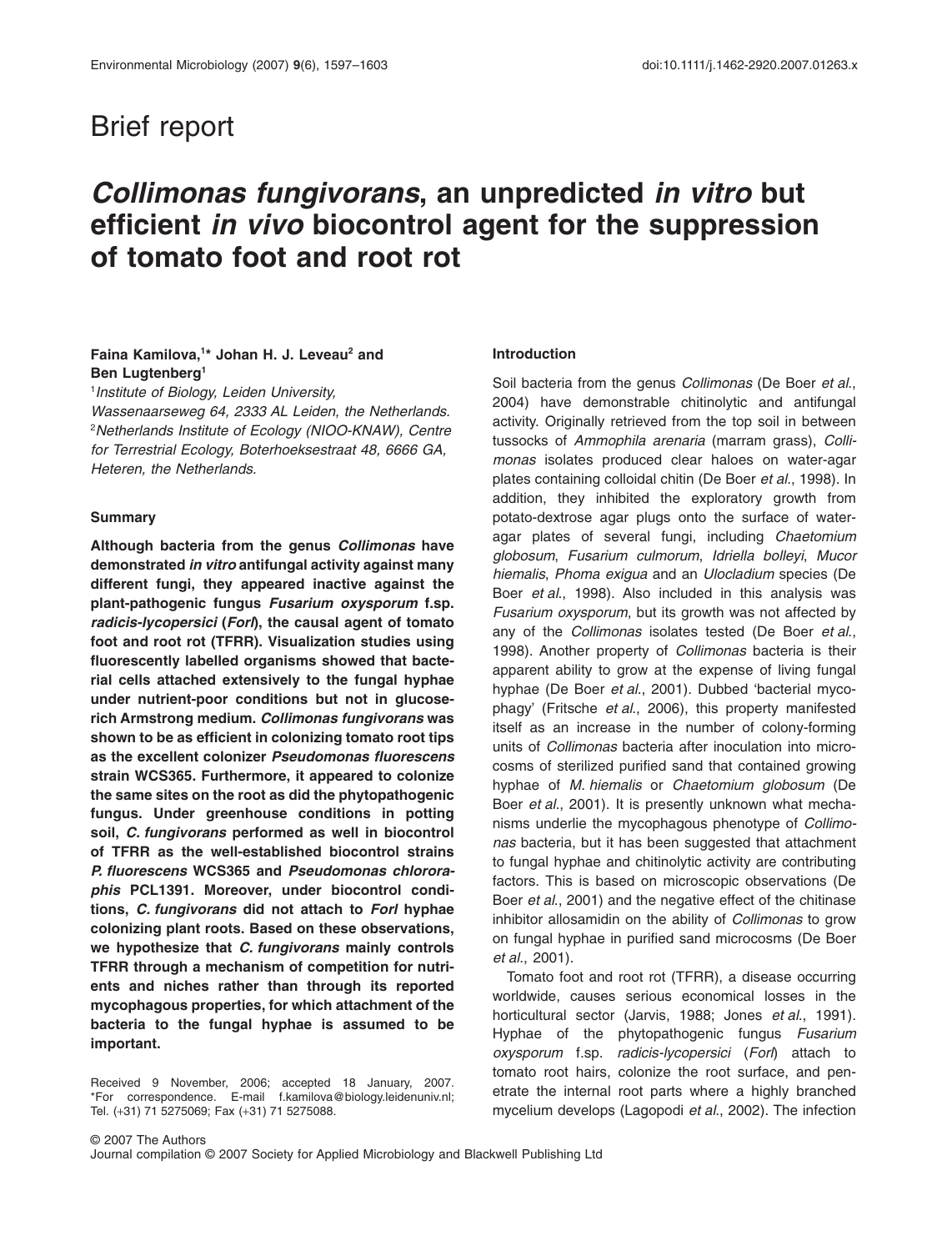## 1598 *F. Kamilova, J. H. J. Leveau and B. Lugtenberg*

process is accompanied by the development of lesions, rotting of the root and eventually leads to plant death. Chemical fungicides are not effective in suppressing TFRR (Benhamou *et al*., 1994). Moreover, their use has a negative connotation with media and policy makers. As an alternative to chemicals, beneficial microbes can be used for the biological control of soil-borne root diseases. These can employ various mechanisms of action such as production of antibiotic(s), volatiles and siderophores (Tomashow and Weller, 1995; Lugtenberg and Bloemberg, 2004; Haas and Defago, 2005), competition for nutrients and niches (Lemanceau and Alabouvette, 1990; Kamilova *et al*., 2005; Validov *et al*., 2006), induction of systemic resistance in the plant by triggering protection mechanisms (Pieterse *et al*., 1996; Van Loon *et al*., 1998; Kamilova *et al*., 2005), and predation and parasitism (Harman *et al*., 2004; Bolwerk, 2005). The best-known organism which uses predation and parasitism as a major mechanism is the fungus *Trichoderma* that produces extracellular cell wall-degrading enzymes (Woo *et al*., 1999; Brunner *et al*., 2003) such as glucan 1,3-b-glucosidases, N-acetyl-b-glucosaminadases (Lorito *et al*., 1994); chitobiosidases and endochitinases (Harman *et al*., 1993). Also several strains of *Serratia plymuthica*, *S. marcescens* and *S. liquefaciens* (Chet *et al*., 1990; Stanley *et al*., 1994; Kalbe *et al*., 1996; Kurze *et al*., 2001; Ovadis *et al*., 2004; Roberts *et al*., 2005) with strong chitinolytic activity appear to be good biocontrol agents. Given the ability of *Collimonas* to produce chitinolytic enzymes, its antifungal activity and mycophagous phenotype, we tested the potential of *Collimonas* as an adequate biocontrol agent of TFRR. For this we used *Collimonas fungivorans* Ter331, a strain that has been described in detail taxonomically (De Boer *et al*., 2004).

## **Results and discussion**

#### In vitro *antagonistic tests*

In routine *in vitro* antagonistic tests (Kamilova *et al*., 2005) on solid potato dextrose (Difco Laboratories), Czapek-Dox (Difco Laboratories), Waksman (Berg, 2000), and King's B (King *et al*., 1954) media or on water agar (De Boer *et al*., 1998), *C. fungivorans* Ter331 did not inhibit the growth of *Forl*. This is in line with previous results (De Boer *et al*., 1998). In *in vitro* tests for the production of proteases (Brown and Foster, 1970), lipase (Howe and Ward, 1976), cellulase (Hankin and Anagnostakis, 1977) and b-glucanase (Walsh *et al*., 1995), *C. fungivorans* revealed activities only in the first two tests. The bacterium did not produce the broad-spectrum antimicrobial compound hydrogen cyanide in a test described by Castric (1975).

## *Visualization of the* in vitro *interaction between* C. fungivorans *and* Forl

To visualize the interaction between *Collimonas* and *Forl* at the microscopic level, *C. fungivorans* strain Ter331 was transformed with plasmid pPROBE-NT-trp (Hallmann *et al*., 2001) to constitutively express green fluorescent protein and subsequently confronted with *cfp*-tagged *Forl* (Bolwerk *et al*., 2005), on glass slides covered with a thin layer of solidified medium. On Armstrong medium (Singleton *et al*., 1992) which contains 2% (w/v) glucose, fungal mycelium and cells of *Collimonas* showed no obvious interaction (Fig. 1A). When phosphate-buffered saline (PBS) without carbon source was used, we observed abundant colonization of developed fungal hyphae by bacterial cells (Fig. 1B). On agar containing tomato root exudate as the sole carbon source, prepared according to Kamilova and colleagues (2005), colonization of hyphae by bacteria was also observed, but to a lesser extent than in PBS (Fig. 1C). Tomato root exudate contains various organic acids and sugars (Lugtenberg *et al*., 2001; Kamilova *et al*., 2006), but the total amount of carbon in exudates is approximately 300 times lower than in Armstrong medium. Based on these observations, we hypothesize that low nutrient availability stimulates *Collimonas* to colonization fungal hyphae.

### C. fungivorans *is a good colonizer of tomato roots*

Efficient competitive root colonization is important for the success of bacteria in their action against soil-borne phytopathogenic fungi (Chin-A-Woeng *et al*., 2000; Kamilova *et al*., 2005). Therefore we tested the competitive root colonization ability of *C. fungivorans*. As a criterion for good competitive root colonization, Simons and colleagues (1996) have developed an assay in which two strains are coated in a 1:1 ratio on seeds. After 1 week of seedling growth, the ratio of the two strains retrieved from various parts of the root is determined and used as a relative measure for competitive root colonization ability. In a competitive tomato root colonization assay of *C. fungivorans* Ter331 with *Pseudomonas fluorescens* strain PCL1285, a kanamycin-resistant derivative of the excellent tomato root colonizer *P. fluorescens* strain WCS365 (Lugtenberg *et al*., 2001), the cell numbers of Ter331 and PCL1285 on all parts of the root were statistically indistinguishable, i.e. their ratio was close to 1 (Table 1). These data demonstrate that *C. fungivorans* has excellent competitive tomato root-colonizing properties which in theory would allow it to deliver antifungal compounds such as cell wall-degrading enzymes or antibiotics and/or compete with pathogens for nutrients and niches on the plant root.

The ability of *C. fungivorans* to colonize the root as efficiently as the highly rhizosphere-competent strain

© 2007 The Authors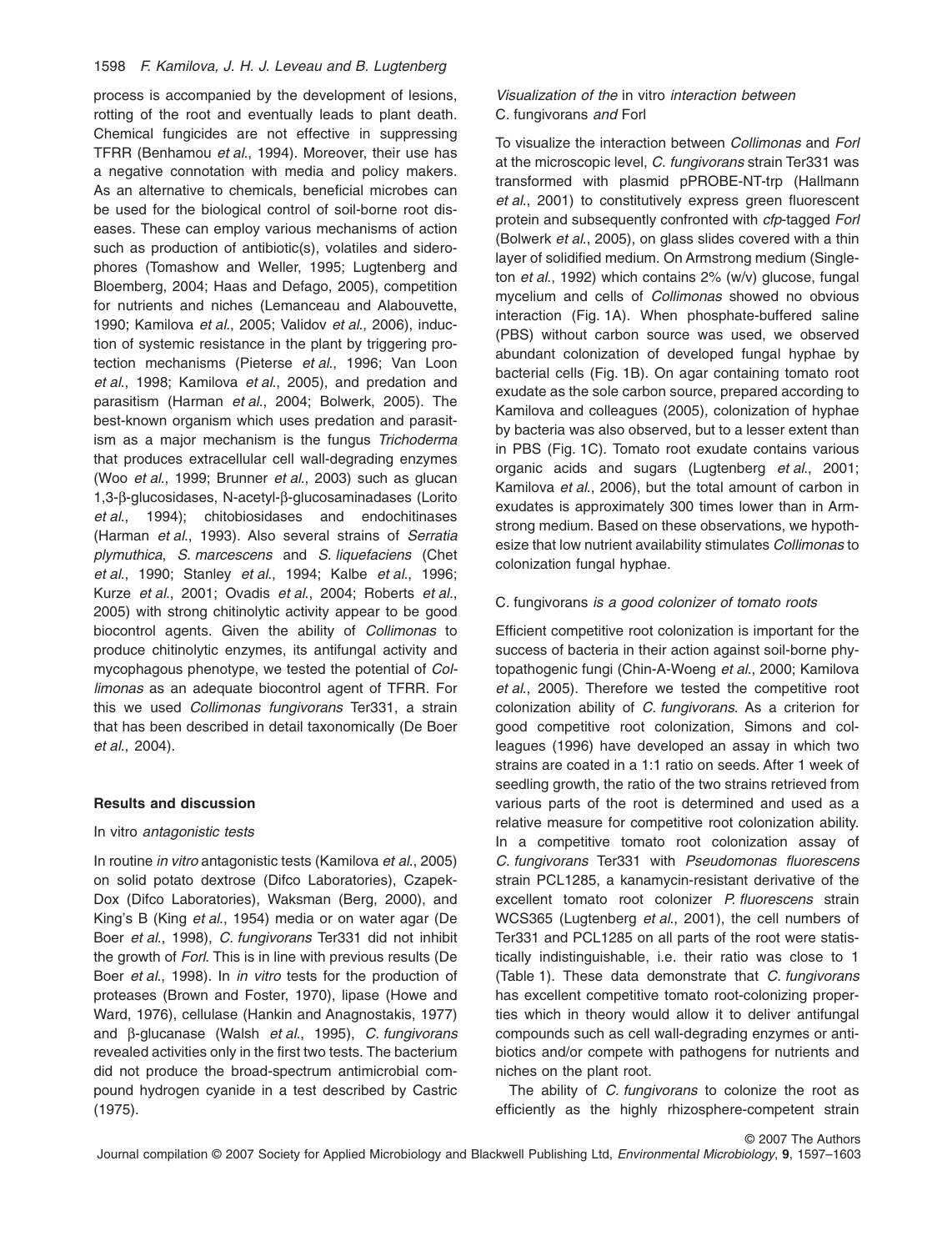

**B**



**C**



**Fig. 1.** Visualization of the *in vitro* interaction between *gfp*-tagged *C. fungivorans* and *cfp*-tagged *Forl.* Glass slides  $(25 \times 15 \times 1.5 \text{ mm})$ were prepared by spreading 150 µl (A) 1.8% Armstrong agar (glucose 20 g; KCl 1.6 g; KH<sub>2</sub>PO<sub>4</sub> 1.1 g; Ca(NO<sub>3</sub>)<sub>2</sub> 5.9 g;  $MgSO<sub>4</sub> \times 7H<sub>2</sub>O$  400 mg; microelements 200 µl from each stock solutions). Microelements stock solutions: FeCl<sub>3</sub> 167 mg/100 ml; MnSO4 107 mg/100 ml; ZnSO4 178 mg/100 ml); (B) PBS agar, or (C) agar containing tomato root exudate collected according to Kamilova and colleagues (2005). Two-millimetre-diameter plugs of *Forl* grown on Armstrong plates were placed on the agar layer of the corresponding glass slides. Bacteria were overnight grown in 1/20 tryptic soy broth and washed twice in 0.9% NaCl. Bacteria were spotted as a 10  $\mu$ l drop (10<sup>6</sup> cells) at the distance of 1 cm from the plug of *Fusarium*. Slides were incubated prior to microscopy for 3 days at 28°C in Petri dishes lined with wet filter paper and sealed with parafilm to prevent drying. Each treatment consisted of five slides and the experiment was performed twice.

*P. fluorescens* WCS365 is surprising because *C. fungivorans* grows slower than WCS365 *in vitro* (data not shown). Apparently, the tomato rhizosphere provides the bacterium with conditions which allow it to compete with WCS365.

## *Microscopic visualization of colonization of tomato root by* C. fungivorans *under gnotobiotic conditions*

Confocal laser scanning microscopy of tomato roots grown from seeds coated with the *gfp*-tagged *C. fungivorans* Ter331 revealed a pattern of root colonization in which the numbers of bacterial cells gradually decreased from the foot to the root tip (results not shown). A similar pattern of tomato root colonization was observed earlier for *P. fluorescens* strain WCS365 (Dekkers *et al*., 2000) and for *Pseudomonas chlororaphis* strain PCL1391 (Bolwerk *et al*., 2003). Microcolonies of *Collimonas* were observed mostly in intracellular junctions (Fig. 2A and B)

**Table 1.** Competitive tomato root tip colonization of *C. fungivorans* and *P. fluorescens* PCL1285, kanamycin-resistant derivative of *P. fluorescens* WCS365.

| Competitive root colonization <sup>a</sup> |                                                                   |                                                                   |  |  |  |  |  |
|--------------------------------------------|-------------------------------------------------------------------|-------------------------------------------------------------------|--|--|--|--|--|
| Analysed root part <sup>b</sup>            | Competing strains                                                 |                                                                   |  |  |  |  |  |
|                                            | PCL1285°                                                          | $C.$ fungivorans $c$                                              |  |  |  |  |  |
| Foot<br>Middle part<br>Root tip            | $5.97 \pm 0.15$ (a)<br>$5.67 \pm 0.70$ (a)<br>$4.90 \pm 0.85$ (a) | $5.84 \pm 0.09$ (a)<br>$5.07 \pm 0.43$ (a)<br>$4.69 \pm 0.65$ (a) |  |  |  |  |  |

**a.** In every experiment, 10 plants were inoculated. When values from the same experiment are followed by a different letter, they are significantly different at the *P* = 0.05 level, according to the Wilcoxon Mann–Whitney test.

**b.** Bacterial strains were inoculated according to Simons and colleagues (1996) on tomato seedlings cv Carmello in a 1:1 ratio. Plant roots were isolated 7 days after inoculation. One-centimetre sections from foot, middle part and root tip of each root were analysed for bacterial population sizes.

**c.** Data are expressed as  $log_{10}[(CFU + 1)/cm]$  of root].

#### © 2007 The Authors Journal compilation © 2007 Society for Applied Microbiology and Blackwell Publishing Ltd, *Environmental Microbiology*, **9**, 1597–1603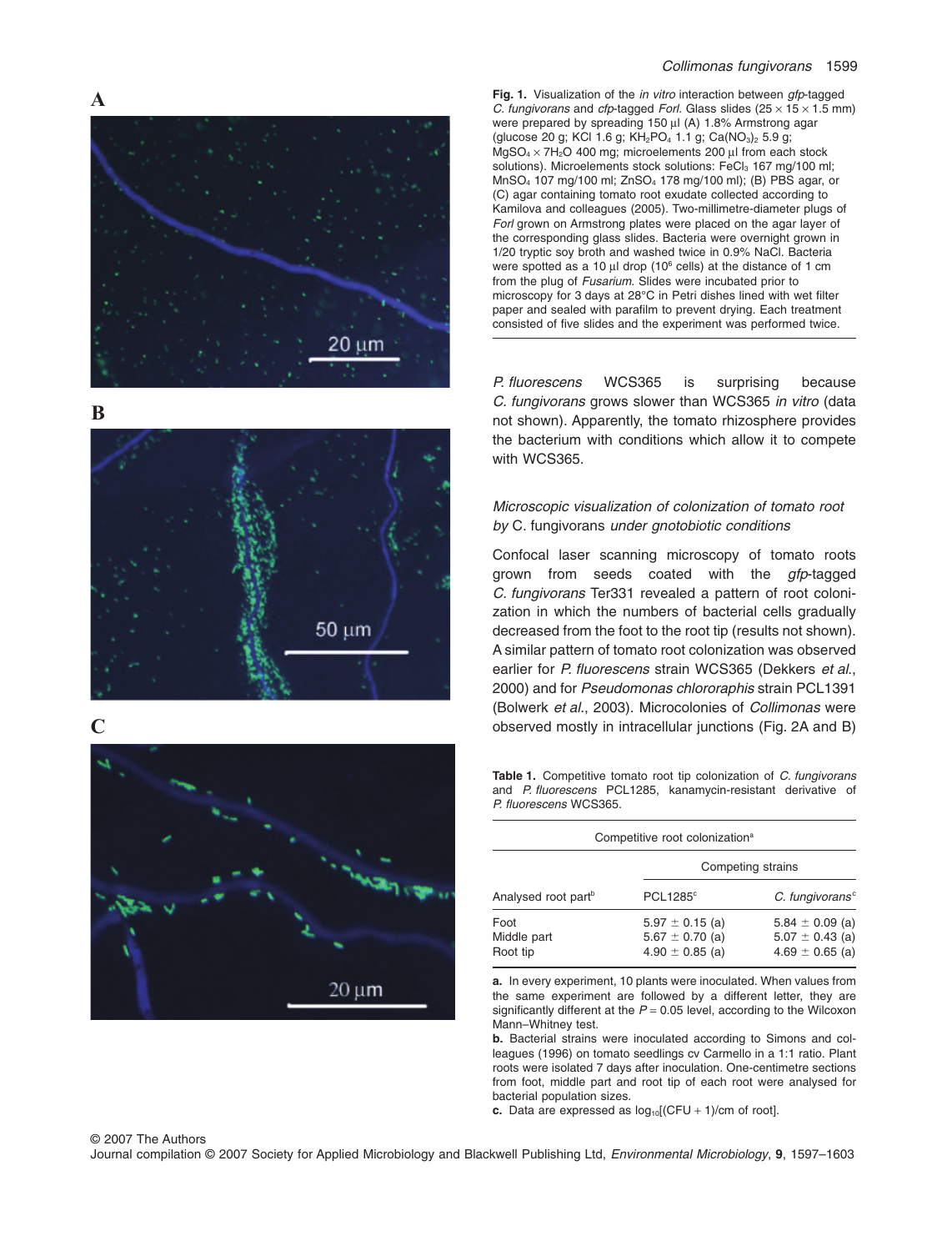

as was observed earlier (Bolwerk *et al*., 2003) for the biocontrol *Pseudomonas* strains mentioned previously.

## *Biocontrol of TFRR*

In four independent experiments (for details, see legend of Table 2), coating of tomato seeds (Chin-A-Woeng *et al*., 1998) with cells of *C. fungivorans* led to significant biocontrol of TFRR (Table 2) in potting soil under greenhouse conditions. This beneficial effect of *C. fungivorans* is comparable with that of the well-established biocontrol strains *P. fluorescens* WCS365 and *P. chlororaphis* PCL1391 (Table 2). We have tested the ability of *C. fungivorans* to induce systemic resistance in tomato plants against *Forl* using a split root system as described by Kamilova and colleagues (2005). Being spatially separated from the disease-causing agent, *C. fungivorans* did not control TFRR whereas the positive control *P. fluorescens* WCS365 (Kamilova *et al*., 2005) did (data not shown), which show that *C. fungivorans* and *P. fluorescens* WCS365 differs in their mechanism of biocontrol of TFRR.

Under gnotobiotic biocontrol conditions in a quartz sand/plant nutrient solution (Hoffland *et al*., 1989) system,

**Fig. 2.** Confocal laser scanning microscopical analysis of tomato root colonization by *C. fungivorans* Ter331 and phytopathogenic fungus *F. oxysporum* f.sp. *radicis-lycopersici* (*Forl*). Two-day-old tomato seedlings were inoculated with cells of *C. fungivorans* expressing the *gfp* gene, which here appear as green cells. Plants were grown in gnotobiotic sand system containing spores of *Forl* harbouring a constitutively expressed *cfp* gene ( $5 \times 10^3$  spore per kg sand). Developed hyphae here appear as blue. Tomato plants were grown for 7 days in a plant-growth chamber at 24°C, 70% humidity, and cycles of 16 h light/8 h dark. A total of 10 plants per treatment were examined and the experiment was repeated twice. At least 10 different fields of view were observed per root. Low-magnification represents the view of colonization by *C. fungivorans* of a plant root grown in untreated sand (A); high-magnification represents a microcolony of *C. fungivorans* (B). Colonization by *C. fungivorans* and *Forl* of a root that showed no macroscopically visible lesions and that was scored as healthy (C). Colonization by *C. fungivorans* and *Forl* of a root that showed lesions and was scored as being sick (D).

the density of fungal hyphae in each of 10 fields of view of the root surface was always lower when bacteria were present than when bacteria were not present (Fig. 2C). Roots that showed clear disease symptoms were colonized by bacteria to a much lesser extent than roots of healthy looking plants (Fig. 2D). Surprisingly, we did under no circumstances observe hyphal colonization by *Collimonas* cells on plant root surfaces in contrast to observations on the glass slides (Fig. 1B and C). We cannot exclude the possibility that on the root the bacterium attacks and lyses the hyphae much faster than *in vitro.* If that were the case, one would have expected intermediate stages of this process such as hyphae with many attached bacteria and morphologically altered hyphae. However, we did not observe these.

We conclude from our experiments that *C. fungivorans* is a biocontrol strain acting efficiently against *Forl* under greenhouse conditions. Our data on tomato split roots allow us to rule out induction of systemic resistance as a possible mechanism of TFRR biocontrol by *C. fungivorans*. Strong competitiveness of *Collimonas* with an excellent root colonizer *P. fluorescens* WCS365 and ability to colonize the same sites on the tomato roots that

© 2007 The Authors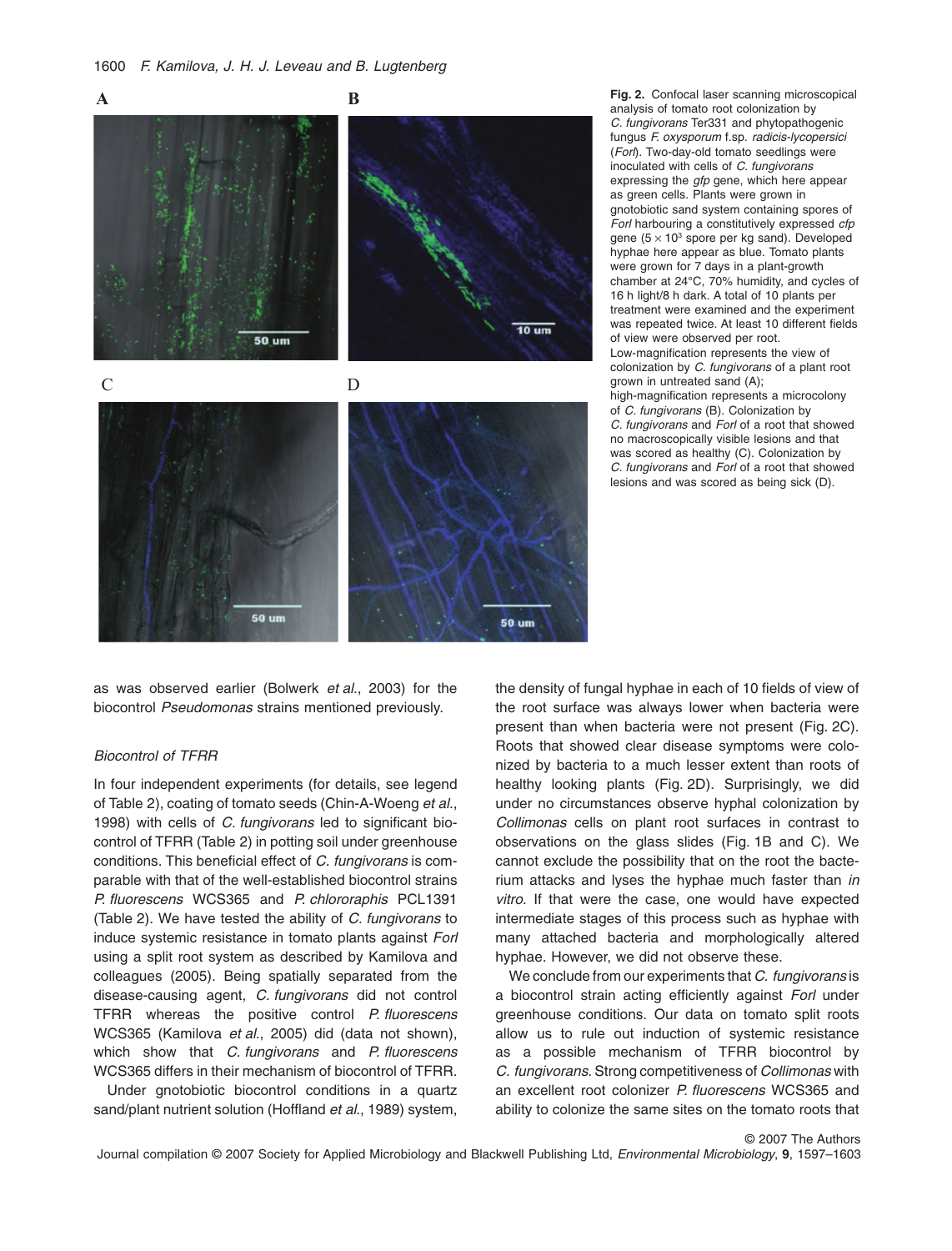|  |  |  |  |  |  |  | <b>Table 2.</b> Biocontrol of TFRR caused by F oxysporum f.sp. radicis-lycopersici. <sup>a</sup> |
|--|--|--|--|--|--|--|--------------------------------------------------------------------------------------------------|
|--|--|--|--|--|--|--|--------------------------------------------------------------------------------------------------|

| Experiment number |                  |                 |                  |                |
|-------------------|------------------|-----------------|------------------|----------------|
|                   | Negative control | C. fungivorans  | <b>WCS365</b>    | PCL1391        |
|                   | $57 \pm 15$ (a)  | $43 \pm 15$ (b) | $27 \pm 15$ (bc) | nd             |
| 2                 | $51 \pm 13$ (a)  | $22 \pm 9$ (b)  | $21 \pm 9$ (b)   | $25 \pm 9$ (b) |
| 3                 | $60 \pm 16$ (a)  | $42 \pm 15$ (b) | nd               | $29 \pm 8$ (b) |
| 4                 | $56 \pm 12$ (a)  | $33 \pm 6$ (b)  | $30 \pm 11$ (b)  | $33 \pm 10(b)$ |

**a.** Overnight cultures of *C. fungivorans*, *P. fluorescens* WCS365 and *P. chlororaphis* PCL1391 grown in King's B medium were washed in PBS and adjusted to an optical density at 620 nm (OD<sub>620</sub>) of 0.7. For coating the bacterial suspensions of OD<sub>620</sub> of 0.7 were mixed with an equal volume of 2% (wt/vol) methylcellulose. Control seeds were coated with PBS mixed with equal volume of 2% methylcellulose. Tomato seeds were inoculated by immersion in the resulting suspensions for 10 min and air-dried. Biocontrol by the tested bacteria of TFRR was performed as described by Chin-A-Woeng and colleagues (1998). Coated tomato seeds were sown in *F. oxysporum* f.sp. *radicis-lycopersici* infested soil (2 ¥ 106 spores per kg soil) in multicell plastic trays. In experiments N1 and N3, the negative controls comprised 24 replications, compared with 16 replications for treatments with *C. fungivorans*. In experiments N2 and N4, the negative controls comprised 16 replications and the treatment with *C. fungivorans* eight replications. In all experiments, treatments with WCS365 and PCL1391 comprised eight replications. Each replication for each treatment contained 12 plants. After incubation for 21 days in a climate-controlled growth chamber at 20°C and 70% relative humidity, the number of diseased roots was assessed. Data present the percentage of diseased plants  $\pm$  standard deviation. Values indicated with different letters are statistically significantly different. Data were analysed for significance using analysis of variance followed by Fischer's least significant difference test  $(a = 0.05)$ , using SPSS software (SPSS, Chicago).

nd, not done.

otherwise are occupied by *Fusarium* suggest competition for nutrients and niches as a likely mechanism of biocontrol. *Collimonas* shows an *in vitro* chitinolytic activity similar to that of biocontrol strain *S. plymuthica* (Berg, 1996). The latter also showed *in vitro* antagonism against causal pathogenic fungi *Verticillium dahliae* and *V. longisporum* and was efficient in biocontrol of *Verticillium* wilt of oilseed rape (Berg, 2000; Berg *et al*., 2000). Hence, *C. fungivorans* makes an interesting case, where an *in vitro* observation (i.e. no antifungal activity towards *Forl in vitro*, despite its *in vitro* chitinolytic activity) seems to be a false predictor of its actually efficient biocontrol activity *in vivo*.

#### **Acknowledgements**

We thank Gerda Lammers for the technical support in the visualization study. This work was supported by the Technology Foundation Stichting voor de Technische Wetenschappen, Applied Science Division of the Nederlandse Organisatie voor wetenschappelijk Onderzoek, and the Technology Programme of the Ministry of economic Affairs (LBI. 5884) for F.K. and B.L. and by the KNAW Vernieuwingsfonds and by Bsik Ecogenomics for J.L. This is NIOO publication number XXXX.

#### **References**

- Benhamou, N., Lafontaine, P.J., and Nicole, M. (1994) Induction of systemic resistance to *Fusarium* crown and root rot in tomato plants treated with chitosan. *Phytopathology* **84:** 1432–1444.
- Berg, G. (1996) Rhizobacteria of oilseed rape antagonistic to *Verticillium dahliae*. *J Plant Dis Protect* **103:** 20–30.
- Berg, G. (2000) Diversity of antifungal and plant-associated *Serratia plymuthica* strains. *J Appl Microbiol* **88:** 952–960.
- Berg, G., Frankowski, J., and Bahl, H. (2000) Interactions between *Serratia plymuthica* and the soil borne pathogen *Verticillium longisporum*. In *Advances in* Verticillium *Research and Disease Management*. Tjamos, E.C., Rowe, C., Heale, J. B, and Fravel, D.R. (eds). St Paul, MN, USA: American Phytopathological Society Press, 269–273.
- Bolwerk, A. (2005) Cellular interactions during biocontrol of tomato foot and root rot. *PhD Thesis*. Leiden, the Netherlands: Leiden University.
- Bolwerk, A., Lagopodi, A.L., Wijfjes, A.H.M., Lamers, G.E.M., Chin-A-Woeng, T.F.C., Lugtenberg, B.J.J., and Bloemberg G.V. (2003) Interactions in the tomato rhizosphere of two *Pseudomonas* biocontrol strains with the phytopathogenic fungus *Fusarium oxysporum* f.sp. *radicis-lycopersici*. *Mol Plant Microbe Interact* **16:** 983–993.
- Bolwerk, A., Lagopodi, A.L., Lugtenberg, B.J.J., and Bloemberg, G.V. (2005) Visualization of interactions between the tomato root, a pathogenic and a beneficial *Fusarium* strain during biocontrol of tomato foot and root rot. *Mol Plant Microbe Interact* **18:** 710–721.
- Brown, M.R., and Foster, J.H. (1970) A simple diagnostic milk medium for *Pseudomonas aeruginosa*. *J Clin Pathol* **23:** 172–177.
- Brunner, K., Peterbauer, C.K., Mach, R.L., Lorito, M., Zeilinger, S., and Kubicek, C.P. (2003) The Nag1 *N*-acetylglucosaminidase of *Trichoderma atroviride* is essential for chitinases induction by chitin and of major relevance to biocontrol. *Cur Genet* **43:** 289–295.
- Castric, P.A. (1975) Hydrogen cyanide, a secondary metabolite of *Pseudomonas aeruginosa*. *Can J Microbiol* **21:** 613– 618.
- Chet, I., Ordentlich, A., Shapira, R., and Oppenheim, A. (1990) Mechanisms of biocontrol of soil-borne plant pathogens by rhizobacteria. *Plant Soil* **129:** 85–92.
- Chin-A-Woeng, T.F.C., Bloemberg, G.V., van der Bij, A.J., van der Drift, K.M.G.M., Schripsema, J., de Bruijn, F.J., *et al.* (1998) Biocontrol by phenazine-1-carboxamideproducing *Pseudomonas chlororaphis* PCL1391 of tomato

© 2007 The Authors

Journal compilation © 2007 Society for Applied Microbiology and Blackwell Publishing Ltd, *Environmental Microbiology*, **9**, 1597–1603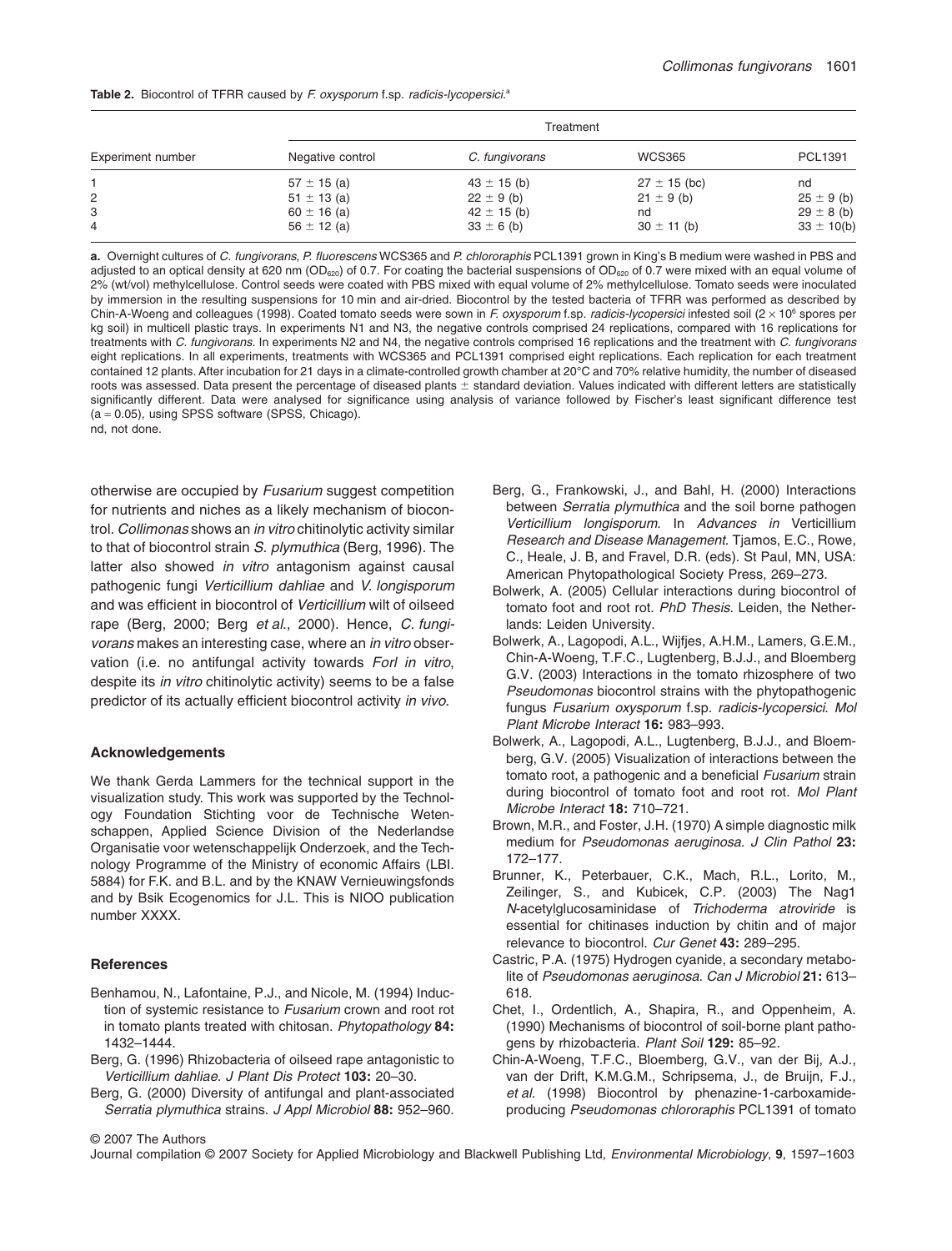1602 *F. Kamilova, J. H. J. Leveau and B. Lugtenberg*

root rot caused by *Fusarium oxysporum* f.sp. *radicislycopersici*. *Mol Plant Microbe Interact* **11:** 1069–1077.

- Chin-A-Woeng, T.F., Bloemberg, G.V., Mulders, I.H., Dekkers, L.C., and Lugtenberg, B.J.J. (2000) Root colonization by phenazine-1-carboxamide-producing bacterium *Pseudomonas chlororaphis* PCL1391 is essential for biocontrol of tomato foot and root rot. *Mol Plant Microbe Interact* **13:** 1340–1345.
- De Boer, W., Klein Gunnewiek, P.J.A., Lafeber, P., Janse, J.D., Spit, B.E., and Woldendorp, J.W. (1998) Anti-fungal properties of chitinolytic dune soil bacteria. *Soil Biol Biochem* **30:** 193–203.
- De Boer, W., Klein Gunnewiek, P.J.A., Kowalchuk, G.A., and van Veen, J.A. (2001) Growth of chitinolytic dune soil betasubclass Proteobacteria in response to invading fungal hyphae. *Appl Environ Microbiol* **67:** 3358–3362.
- De Boer, W., Leveau, J.H.J., Kowalchuk, G.A., Klein Gunnewiek, P.J.A., Abeln, E.C.A., Figge, M.J., *et al.* (2004) *Collimonas fungivorans* gen. nov., sp nov., a chitinolytic soil bacterium with the ability to grow on living fungal hyphae. *Int J Syst Evol Microbiol* **54:** 857–864.
- Dekkers, L.C., Mulders, I.H., Phoelich, C.C., Chin-A-Woeng, T.F.C., Wijfjes, A.H.M., and Lugtenberg, B.J.J. (2000) The *sss* colonization gene of the tomato-*Fusarium oxysporum* f.sp. *radicis-lycopersici* biocontrol strain *Pseudomonas fluorescens* WCS365 can improve root colonization of other wild-type *Pseudomonas* spp. bacteria. *Mol Plant Microbe Interact* **13:** 1177–1183.
- Fritsche, K., Leveau, J.H.J., Gerards, S., Ogawa, S., De Boer, W., and van Veen, J.A. (2006) *Collimonas fungivorans* and bacterial mycophagy. *IOBC/WPRS Bull* **29:** 27–30.
- Haas, D., and Defago, G. (2005) Biological control of soilborne pathogens by fluorescent pseudomonads. *Nat Rev Microbiol* **3:** 307–319.
- Hallmann, J., Quadt-Hallmann, A., Miller, W.G., Sikora, R.A., and Lindow, S.E. (2001) Endophytic colonization of plants by the biocontrol agent *Rhizobium etli* G12 in relation to *Meloidogyne incognita* infection. *Phytopathology* **91:** 415– 422.
- Hankin, L., and Anagnostakis, S.L. (1977) Solid media containing carboxymethylcellulose to detect CX cellulose activity of microorganisms. *J Gen Microbiol* **98:** 109–115.
- Harman, G.E., Hayes, C.K., Lorito, M., Broadway, R.M., Di Pietro, A., Peterbauer, C.K., and Tronsmo, A. (1993) Chitinolytic enzymes of *Trichoderma harzianum*: purification of chitobiosidase and endochitinase. *Phytopathology* **83:** 313–318.
- Harman, G.E., Howell, C.H., Viterbo, A., Chet, I., and Lorito, M. (2004) *Trichoderma* species – opportunistic, avirulent plant symbionts. *Nat Rev Microbiol* **2:** 43–56.
- Hoffland, E., Findenegg, G.R., and Nelemans, J.A. (1989) Solubilization of rock phosphate by rape. *Plant Soil* **113:** 161–165.
- Howe, T.R., and Ward, J.M. (1976) The utilization of Tween 80 as a carbon source by *Pseudomonas*. *J Gen Microbiol* **92:** 234–235.
- Jarvis, W.R. (1988) *Fusarium* crown and root-rot of tomatoes. *Phytoprotection* **69:** 49–64.
- Jones, J.B., Jones, J.P., Stall, R.E., and Zitter, T.A. (1991) Compendium of tomato diseases. St Paul, MN, USA: American Phytopathological Society Press.
- Kalbe, C., Marten, P., and Berg, G. (1996) Strains of the genus *Serratia* as beneficial rhizobacteria of oilseed rape with antifungal properties. *Microbiol Res* **151:** 433– 439.
- Kamilova, F., Validov, S., Azarova, T., Mulders, I., and Lugtenberg, B. (2005) Enrichment for enhanced competitive root tip colonizers selects for a new class of biocontrol bacteria. *Environ Microbiol* **7:** 1809–1817.
- Kamilova, F., Kravchenko, L.V., Shaposhnikov, A.I., Azarova, T., Makarova, N., and Lugtenberg, B. (2006) Organic acids, sugars, and 1-tryptophane in exudates of vegetables growing on stonewool and their effects on activities of rhizosphere bacteria. *Mol Plant Microbe Interact* **19:** 250– 256.
- King, E.O., Ward, M.K., and Raney, D.E. (1954) Two simple media for the demonstration of pyocyanin and fluorescein. *J Lab Clin Med* **44:** 301–307.
- Kurze, S., Dahl, R., Bahl, H., and Berg, G. (2001) Biological control of soil-borne pathogens in strawberry by *Serratia plymuthica* HRO-C48. *Plant Dis* **85:** 529–534.
- Lagopodi, A.L., Ram, A.F.J., Lamers, G.E.M., Punt, P.J., van den Hondel, C.A.M.J.J., Lugtenberg, B.J.J., and Bloemberg G.V. (2002) Novel aspects of tomato root colonization and infection by *Fusarium oxysporum* f.sp. *radicislycopersici* revealed by confocal laser scanning microscopic analysis using the green fluorescent protein as a marker. *Mol Plant Microbe Interact* **15:** 172–179.
- Lemanceau, P., and Alabouvette, C. (1990) Biological control of *Fusarium* diseases by the association of fluorescent *Pseudomonas* and non-pathogenic *Fusarium*. In *Plant Growth Promoting Rhizobacteria. Report*. Keel, C., Knoller, B., and Defago, G. (eds). Interlaken, Switzerland: International Union of Biological Sciences, pp. 45–50.
- Lorito, M., Hayes, C.K., Di Pietro, A., Woo, S.L., and Harman, G.E. (1994) Purification, characterization, and synergistic activity of a glucan 1,3-*β*-glucosidase and an *N*-acetylbglucosaminidase from *Trichoderma harzianum*. *Phytopathology* **84:** 398–405.
- Lugtenberg, B.J.J., and Bloemberg, G.V. (2004) Life in the rhizosphere. In *Pseudomonas*, Vol. 1. Ramos, J.L. (ed.). New York, USA: Kluwer Academic/Plenum Publishers, pp. 403–430.
- Lugtenberg, B.J.J., Dekkers, L., and Bloemberg, G.V. (2001) Molecular determinants of rhizosphere colonization by *Pseudomonas*. *Annu Rev Phytophathol* **39:** 461–490.
- Ovadis, M., Liu, X., Gavriel, S., Ismailov, Z., Chet, I., and Chernin, L. (2004) The global regulator genes from biocontrol strain *Serratia plymuthica* IC1270: cloning, sequencing, and functional studies. *J Bacteriol* **186:** 4986–4993.
- Pieterse, C.M.J., van Wees, S.C.M., Hoffland, E., van Pelt, J.A., and van Loon, L.C. (1996) Systemic resistance in Arabidopsis induced by biocontrol bacteria is dependent of salicylic acid accumulation and pathogenesis related gene expression. *Plant Cell* **8:** 1225–1237.
- Roberts, D.P., Lohrke, S.M., Meyer, S.L.F., Buyer, J.S., Bowers, J.H., Baker, C.J., *et al.* (2005) Biocontrol agents applied individually and in combination for suppression of soilborne diseases of cucumber. *Crop Protection* **24:** 141– 155.
- Simons, M., van der Bij, A.J., Brand, I., de Weger, L.A., Wijffelman, C.A., and Lugtenberg, B.J.J. (1996) Gnotobi-

© 2007 The Authors

Journal compilation © 2007 Society for Applied Microbiology and Blackwell Publishing Ltd, *Environmental Microbiology*, **9**, 1597–1603